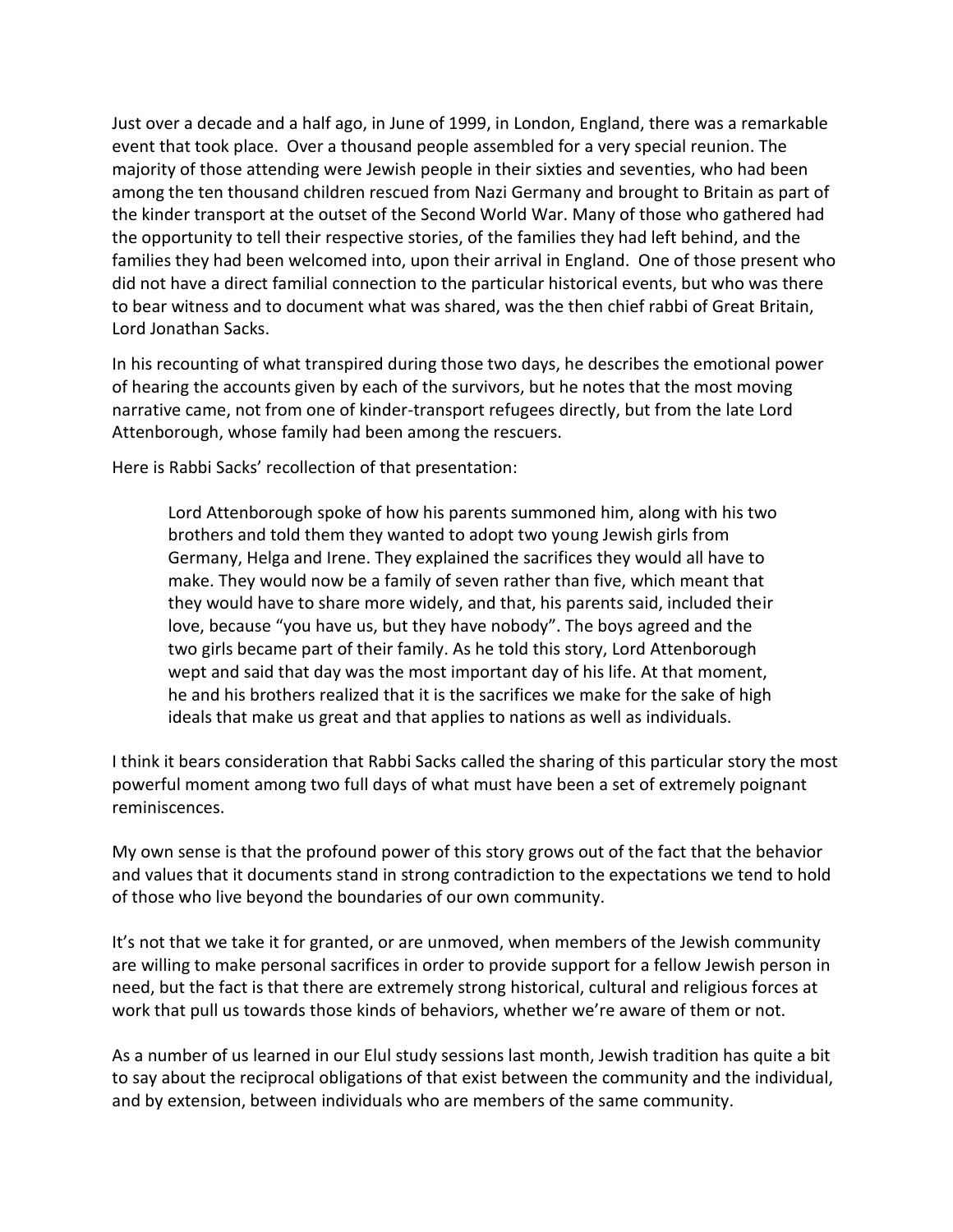Some of these obligations are framed as overarching principles, such as the teaching, Kol Yisrael Arevim Zeh ba Zeh, or in English, every member of the Jewish people has responsibility for one another.

In other places, the obligations are spelled out in a more specific and legal way and are clearly meant to be applied to particular localities, such as this law recorded in the Mishneh Torah of Moses Maimonides:

"One who settles in a community for thirty days becomes obligated to contribute to the charity fund together with the other members of the community. One who settles there for three months becomes obligated to contribute clothing with which the poor of the community can cover themselves.

One who settles there for nine months becomes obligated to contribute to the burial fund for burying the community's poor and providing for all their needs of burial."

Even as our tradition prioritized caring for the vulnerable in one's local community, there was always also an awareness of challenges faced by more distant Jewish populations and a commitment to supporting them whenever possible. One significant example of this from the Middle Ages involved the efforts made to raise the funds necessary to pay the ransom of Jewish people being held captive in another country. In more modern times, the international movement to free Soviet Jewry, and the extensive resettlement process that took place in the aftermath of its success, remains an inspiring instance of the Jewish community being true to this value.

And, an even more impressive example in some ways can be seen in the Israeli commitment to welcoming vulnerable populations of Jews from throughout the Middle East and Ethiopia (as well as the former Soviet Union). Clearly, this ideal has held and continues to hold an important place in the hearts and minds of Jewish people around the globe, and we have good reason to be proud of the way we have collectively taken care of one another.

But, to return to the story told about Lord Attenborough's family, I think what stands out is that we encounter a readiness to make a similarly profound and personal sacrifice in order to take responsibility for other human lives that have little or no cultural, tribal or familial connection; a heroic act that is grounded simply in a recognition of unmet human need, and of one's potential capacity to meet it.

There are of course, in this same category, many thousands of documented examples of righteous gentiles who were willing to extend support to Jewish people during the holocaust, a good part of them going even further than Lord Attenborough's family in that they were prepared to put their own lives and those of their families at risk in the process of trying to preserve Jewish lives.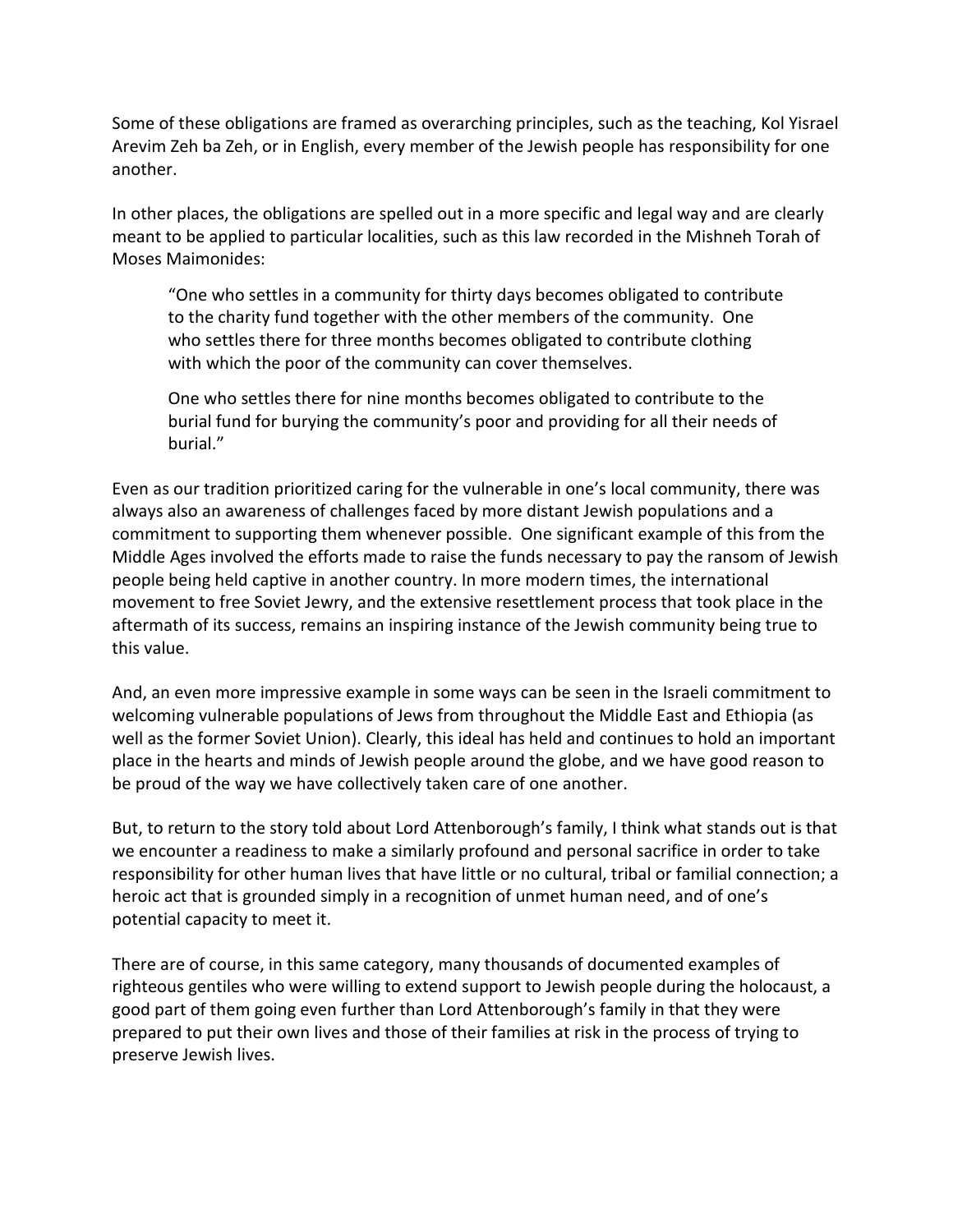Unfortunately, these courageous and exemplary acts were very much the exception rather than the rule of how the world at large responded to the plight of the Jews at that time.

And, regrettably, this same stance of relative unresponsiveness has characterized global reactions to many of the human tragedies that have taken place in the post-holocaust period.

In one sense, there is nothing surprising in this, given that historically, human beings in general have had an understandable tendency to be more inclined to act on behalf of those to whom they feel some connection, and much less so when those in need of assistance are experienced as different, or other, from them. However, it is also the case that most of the world's major spiritual traditions contain teachings that put forth an ideal of people responding with compassion for anyone who is suffering or oppressed, simply on the basis of our shared humanity.

This is certainly true of Jewish tradition. We have the central stories of Abraham and Moses who actively intervene on behalf of people who are from beyond their community. There is a parallel idea expressed in the book of Jonah, although there, it is the character of God, rather than the prophet, who becomes the champion of this principle. We have the well-known teaching from the Mishnah which equates saving a single life to saving an entire world, and does not distinguish in any way between the lives of those within or beyond the Jewish community. And, we have an entire group of rabbinic texts which require us to provide the same kinds of support to the needy who are not part of the Jewish community as we do to those who are.

And, in truth, a range of individuals and organizations within the American Jewish community over the past century, and more recently within Israel, have in many instances very much embraced this dimension of our tradition and sought to make concrete contributions to support the struggles of other groups who were seeking paths out of oppressive or threatening circumstances.

Still, even with recognition of the ways in which we have been willing and able to reach out and offer support in the past, it strikes me that our world is entering a new era in which all of us will be called upon to do a deeper level of soul searching regarding our capacity and our readiness to give of ourselves to others, especially others whose need is great and whose identity places them further away from us in terms of what is familiar and comfortable. We are now living in a world in which we are all connected to one another, to an extent that is unprecedented in human history. We are given immediate and direct access, via the internet and social media, as the stories of human tragedy and resilience unfold in every corner of the planet.

And whether these stories are related to natural disasters like the tsunami that hit Indonesia in 2004 or to man-made disasters such as the current refugee crisis driven by the brutality of the conflicts in Syria and other parts of the Middle East, there is something about this direct knowledge of what is transpiring that places a claim on our souls.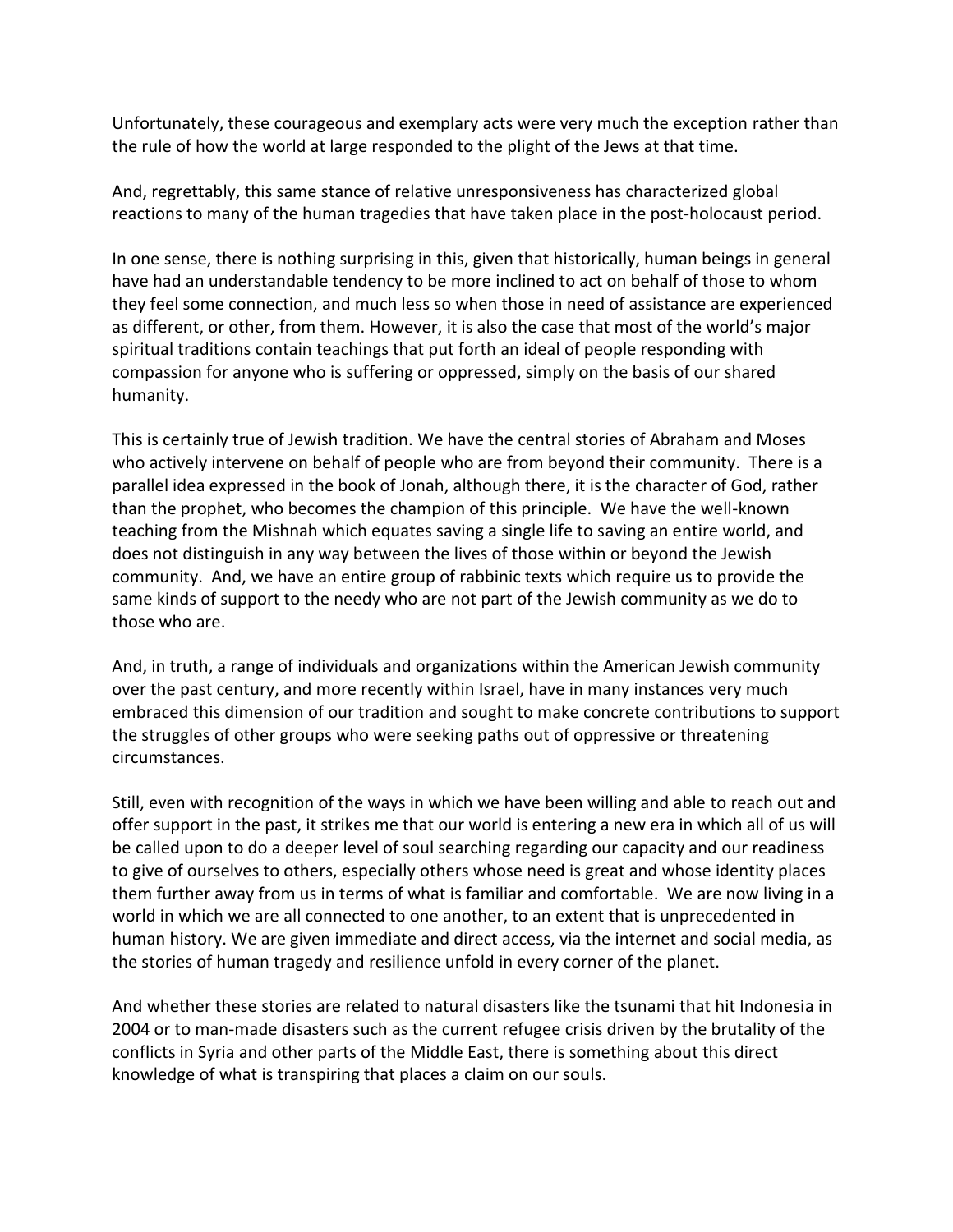It is clear that this reality in no way negates previously established patterns of commitment to our families, our communities, or our country, but it is equally clear that it urges us to extend the circle of our concern to any of our fellow human beings who are in distress no matter who or where they may be.

One thing that is lacking clarity is how we are, collectively, responding this new, more deeply inter-connected reality. There is much ambivalence and even resistance to its pull. We have seen this ambivalence played out over the past several weeks as the refugee crisis has worsened and received increased attention.

Since its inception, the conflict in Syria has displaced over 11 million people, four million of whom have left Syria to seek asylum in a number of neighboring countries.

Three of those countries, Jordan, Lebanon and Turkey, have taken in the bulk of these refugees but they have been woefully under-resourced which has prevented them from offering anywhere near a sufficient level of meaningful support. And so, large numbers of these refugees, out of a deep sense of desperation, have chosen to leave their current locations and are attempting to make their way to various European destinations in the hope of achieving some semblance of a safe and sustainable life for themselves and their families. The tragic outcomes of some of these attempts have become well known in recent weeks.

A number of European leaders and governments have responded to the flood of refugees with paralysis, with bigotry, and with apparent refusal to even consider moving towards offering any substantial help to them. The language and attitudes expressed by some of these leaders have hauntingly evoked similar kinds of responses to Jewish refugees during the holocaust who were desperately trying to get beyond the reach of Nazi forces.

But alongside these voices, there have been other voices that express the same spirit found in the Attenborough family's readiness to welcome two young girls from another country and another culture, into their lives. There have been voices expressing compassion and support, coming both from other European governments and citizens groups, with Germany, most notably and most poignantly, in the forefront of this response. It is in these voices that I think we can hear the beginnings of an embrace of the ever more clearly emerging reality of our global inter-dependence and inter-connectedness. And, these voices of empathy in Europe have in turn sparked conversations in many other parts of the world, at national and local levels, including here in the U.S., around how to engage with this situation in a productive and life-affirming way.

There is one major American Jewish organization, the Hebrew Immigrant Aid Society, or HIAS, which is working to focus the American Jewish response to the Syrian refugee crisis. It happens to be the oldest refugee resettlement organization in the country, with a long and well respected track record of working with refugee populations, at first, exclusively within the Jewish community, but later on with refugees of many different religious and ethnic backgrounds.